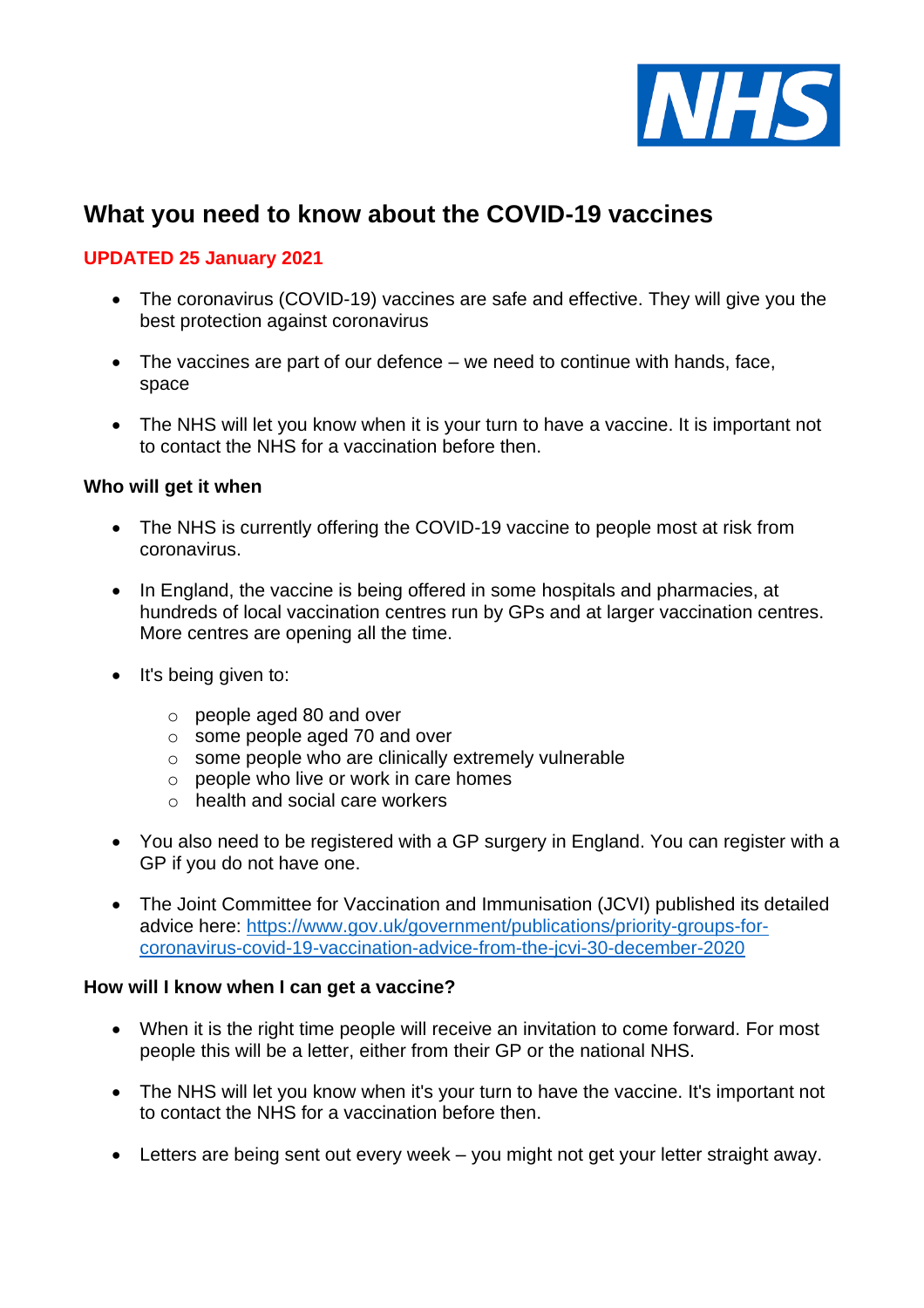### **Where the jabs will be administered**

- In England, the vaccine is being offered in some hospitals and pharmacies, at hundreds of local vaccination centres run by GPs and at larger vaccination centres. More centres are opening all the time.
- Over the coming weeks we will continue to build capacity across the system to offer more vaccinations with additional local vaccination services, hospital and vaccination centres coming on-line.

#### **What vaccines are currently available?**

- Both the Pfizer/BioNTech and Oxford/AstraZeneca COVID-19 vaccines are now available. Both vaccines have been shown to be safe and offer high levels of protection and have been given regulatory approval by the MHRA.
- The Government has in principle secured access to seven different vaccine candidates, across four different vaccine types, totalling over 357 million doses. This includes:
	- o 40 million doses of the BioNTech/Pfizer vaccine
	- o 100m doses of the Oxford/AstraZeneca vaccine.
	- o 7 million doses of the Moderna vaccine, which has been approved by the MHRA but is not expected to be delivered to the NHS until Spring.

#### **Is the NHS confident the vaccines are safe?**

- Yes. The NHS will not offer any Covid-19 vaccinations to the public until independent experts have signed off that it is safe to do so.
- The MHRA, the official UK regulator, have said that both of these vaccines have good safety profiles and offer a high level of protection, and we have full confidence in their expert judgement and processes.
- As with any medicine, vaccines are highly regulated products.
- There are checks at every stage in the development and manufacturing process, and continued monitoring once it has been authorised and is being used in the wider population.

#### **Can I get one privately?**

- No. Vaccinations are only available through the NHS. You can be contacted by the NHS, your employer, or a GP surgery local to you, to receive your vaccine. Remember, the vaccine is free of charge.
	- o The NHS will never ask you for your bank account or card details.
	- o The NHS will never ask you for your PIN or banking password.
	- o The NHS will never arrive unannounced at your home to administer the vaccine.
	- o The NHS will never ask you to prove your identity by sending copies of personal documents such as your passport, driving licence, bills or pay slips.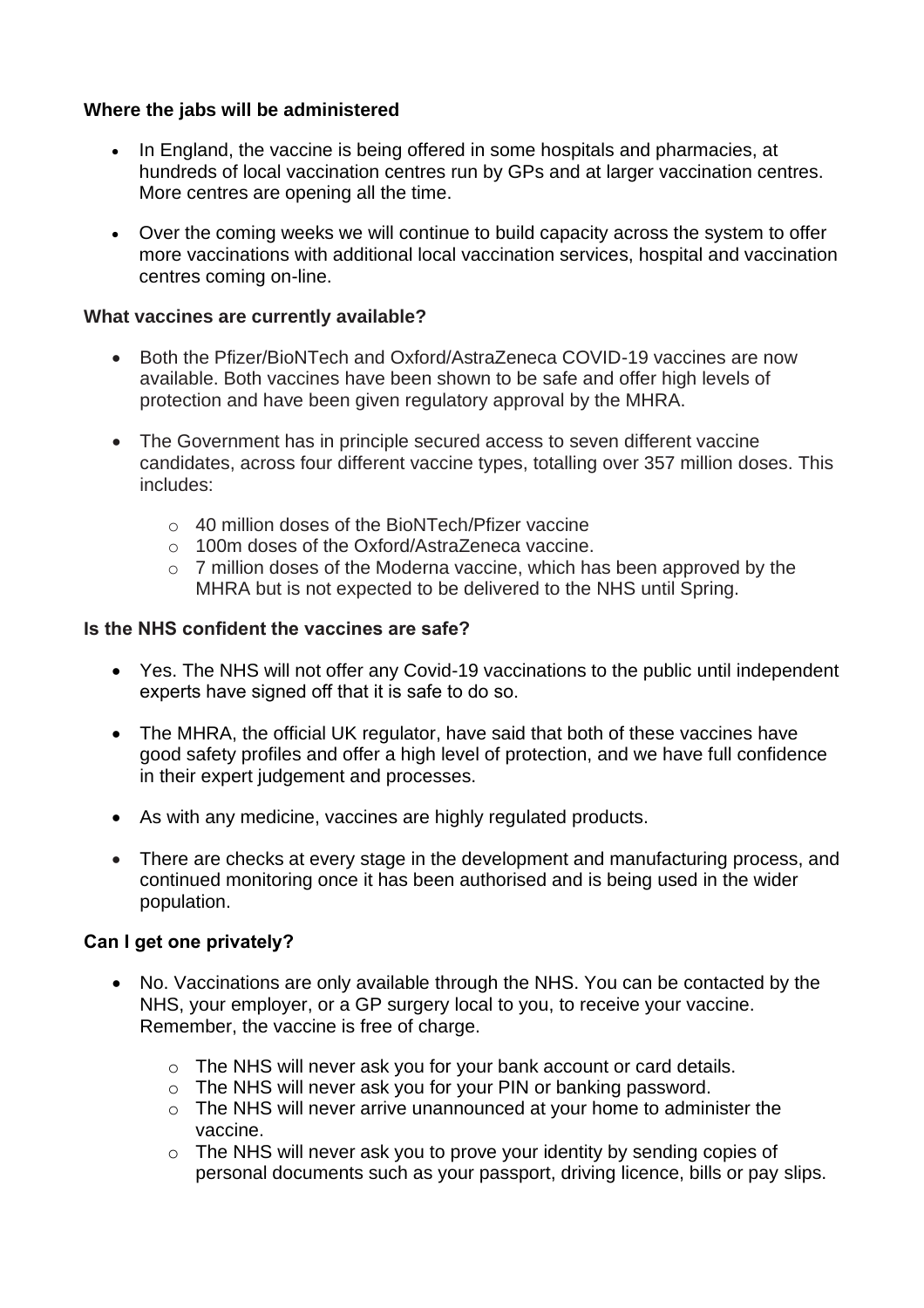• If you receive a call you believe to be fraudulent, hang up. If you believe you have been the victim of fraud or identity theft you should report this directly to Action Fraud on 0300 123 2040. Where the victim is vulnerable, and particularly if you are worried that someone has or might come to your house, report it to the Police online or by calling 101.

### **How effective are the vaccines?  How long do they take to work?**

- The 1st dose of the COVID-19 vaccine should give you good protection from coronavirus. But you need to have the 2 doses of the vaccine to give you longer lasting protection.
- There is a chance you might still get or spread coronavirus even if you have the vaccine.
- This means it is important to:
	- o continue to follow [social distancing guidance](https://www.nhs.uk/conditions/coronavirus-covid-19/social-distancing/what-you-need-to-do/)
	- o if you can, wear something that covers your nose and mouth in places where it's hard to stay away from other people

#### **Will the vaccines work with the new strains?**

• There is no evidence currently that the new strains will be resistant to the vaccines we have, so we are continuing to vaccinate people as normal. Scientists are looking now in detail at the characteristics of the virus in relation to the vaccines. Viruses, such as the winter flu virus, often branch into different strains but these small variations rarely render vaccines ineffective.

#### **I am confused about my second dose of the vaccine? Can you explain it this to me?**

- Both vaccines have been authorised on the basis of two doses because the evidence from the clinical trials shows that this gives the maximum level of protection.
- To ensure as many people are vaccinated as quickly as possible, the Department for Health and Social Care now advise that the second dose of both the Oxford/AstraZeneca and the Pfizer/BioNtech vaccine should be scheduled up to 12 weeks apart.
- The evidence doesn't show any risk to not having the second dose other than not being as protected as you otherwise would be. We would urge everyone to show up for both of their appointments for their own protection as well as to ensure we don't waste vaccines or the time of NHS staff.

## **What about the Moderna vaccine? Why is this available in the USA but not here?**

• The MHRA have now decided – after extensive assessment – that the Moderna vaccines are safe and effective. The Government provisionally ordered several million doses of this vaccine ahead of it being approved, but we don't expect Moderna to be able to make these available until Spring 2021.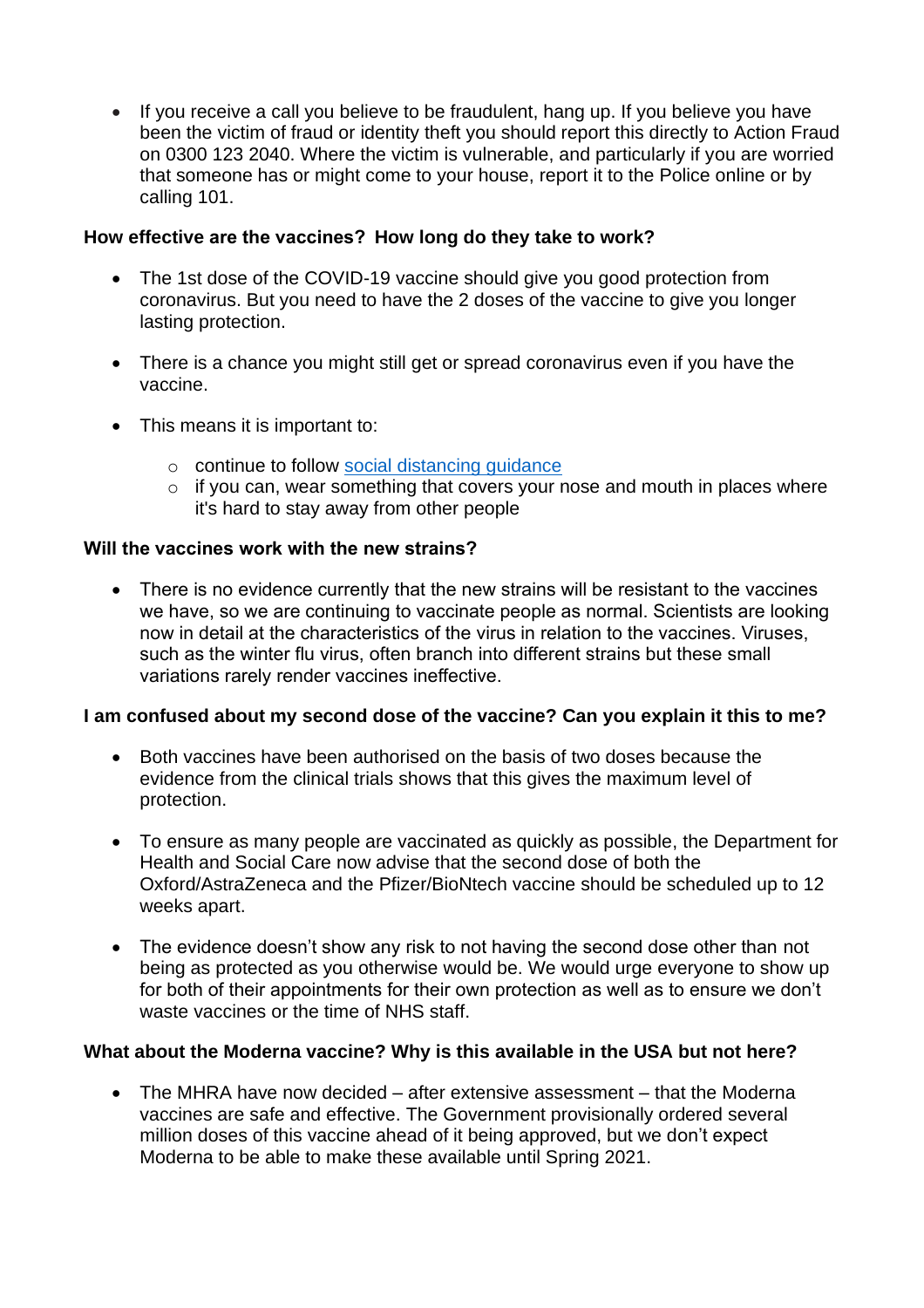## **Can people pick what vaccine they want?**

• No. Any vaccines that the NHS will provide will have been approved because they pass the MHRA's tests on safety and efficacy, so people should be assured that whatever vaccine they get, it is worth their while.

## **Will you use the Oxford vaccine more because it's cheaper and easier to store?**

• The vaccines that the NHS uses and in what circumstances will be decided by the MHRA. Both vaccines are classed as being very effective. The Oxford/AstraZeneca is easier to store and transport, meaning we can deliver them in more places, and we expect to have more doses available as they are manufactured in the UK, so we would expect that most people are likely to receive this vaccine over the coming weeks and months.

## **Does the vaccine include any parts from foetal or animal origin?**

- No. There is no material of foetal or animal origin in either vaccine. All ingredients are published in healthcare information on the MHRA's website.
	- o For the Pfizer/BioNTech vaccine information is available here: [https://www.gov.uk/government/publications/regulatory-approval-of-pfizer](https://www.gov.uk/government/publications/regulatory-approval-of-pfizer-biontech-vaccine-for-covid-19)[biontech-vaccine-for-covid-19](https://www.gov.uk/government/publications/regulatory-approval-of-pfizer-biontech-vaccine-for-covid-19)
	- $\circ$  For the Oxford/AstraZeneca vaccine information is available here: [https://www.gov.uk/government/publications/regulatory-approval-of-covid-19](https://www.gov.uk/government/publications/regulatory-approval-of-covid-19-vaccine-astrazeneca) [vaccine-astrazeneca](https://www.gov.uk/government/publications/regulatory-approval-of-covid-19-vaccine-astrazeneca)

## **COVID-19 vaccine side effects**

- These are important details which the MHRA always consider when assessing candidate vaccines for use.
- For these vaccines, like lots of others, they have identified that some people might feel slightly unwell, but they report that no significant side effects have been observed in the tens of thousands of people involved in trials.
- All patients will be provided with information on the vaccine they have received, how to look out for any side effects, and what to do if they do occur, including reporting them to the MHRA.
- More information on possible side effects can be found at [https://www.nhs.uk/conditions/coronavirus-covid-19/coronavirus](https://www.nhs.uk/conditions/coronavirus-covid-19/coronavirus-vaccination/coronavirus-vaccine/)[vaccination/coronavirus-vaccine/](https://www.nhs.uk/conditions/coronavirus-covid-19/coronavirus-vaccination/coronavirus-vaccine/)

## **How does the vaccine work?**

- The vaccine works by making a protein from the virus that is important for creating protection.
- The protein works in the same way they do for other vaccines by stimulating the immune system to make antibodies and cells to fight the infection.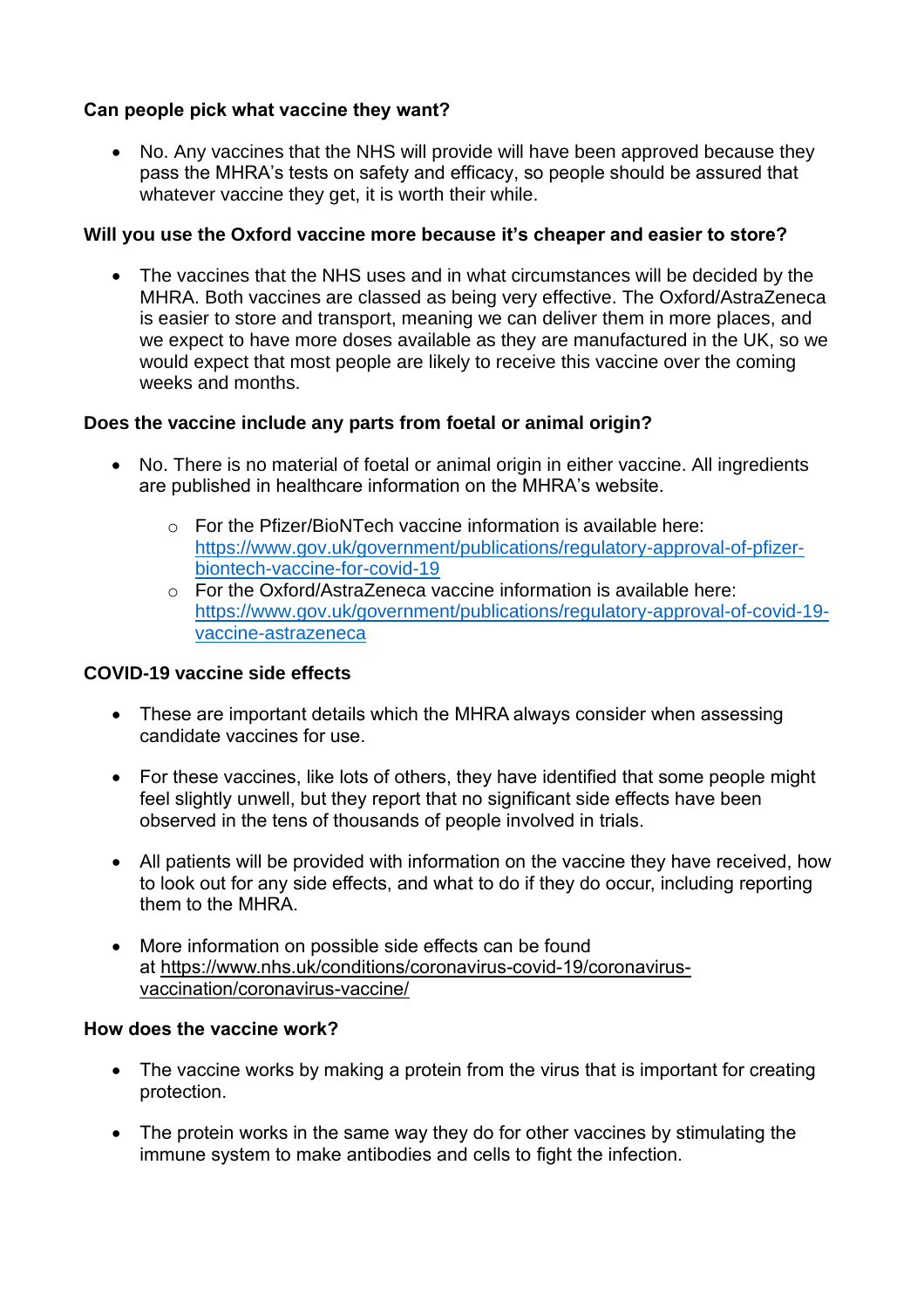## **Advice if you're of childbearing age, pregnant or breastfeeding**

- There's no evidence the COVID-19 vaccine is unsafe if you're pregnant. But more evidence is needed before you can be routinely offered the vaccine.
- The JCVI has updated its advice to recommend you may be able to have the vaccine if you're pregnant and:
	- o at high risk of getting coronavirus because of where you work
	- o have a health condition that means you're at high risk of serious complications of coronavirus
- You can have the COVID-19 vaccine if you're breastfeeding.
- Speak to a healthcare professional before you have the vaccination. They will discuss the benefits and risks of the COVID-19 vaccine with you.
- You do not need to avoid pregnancy after vaccination. The vaccine cannot give you or your baby COVID-19.
- Read the latest COVID-19 vaccine advice if you're pregnant, may get pregnant or [are breastfeeding on GOV.UK](https://www.gov.uk/government/publications/covid-19-vaccination-women-of-childbearing-age-currently-pregnant-planning-a-pregnancy-or-breastfeeding)

#### **Is it mandatory?**

• There are no plans for a COVID-19 vaccine to be compulsory.

#### **Why do I have to wait?**

- The COVID-19 vaccines will become available as they are approved for use and as each batch is manufactured. So every dose is needed to protect those at highest risk. The NHS will let you know when it is your turn to have the vaccine.
- Some people who are housebound or live in a care home and who can't get to a local vaccination centre may have to wait for supply of the right type of vaccine. This is because only some vaccines can be transported to people's homes.

## **How long will my vaccine be effective for?**

• We expect these vaccines to work for at least a year – if not longer. This will be constantly monitored.

#### **What is being done to encourage vaccine uptake in black, Asian, minority ethnic and other disproportionately affected communities/groups?**

- We understand that some communities have specific concerns and may be more hesitant in taking the vaccine than others. The NHS is working collaboratively with partners to ensure vaccine messages reaches as diverse an audience as possible and are tailored to meet their needs.
- This includes engagement with community and faith-led groups, charities and other voluntary organisations.